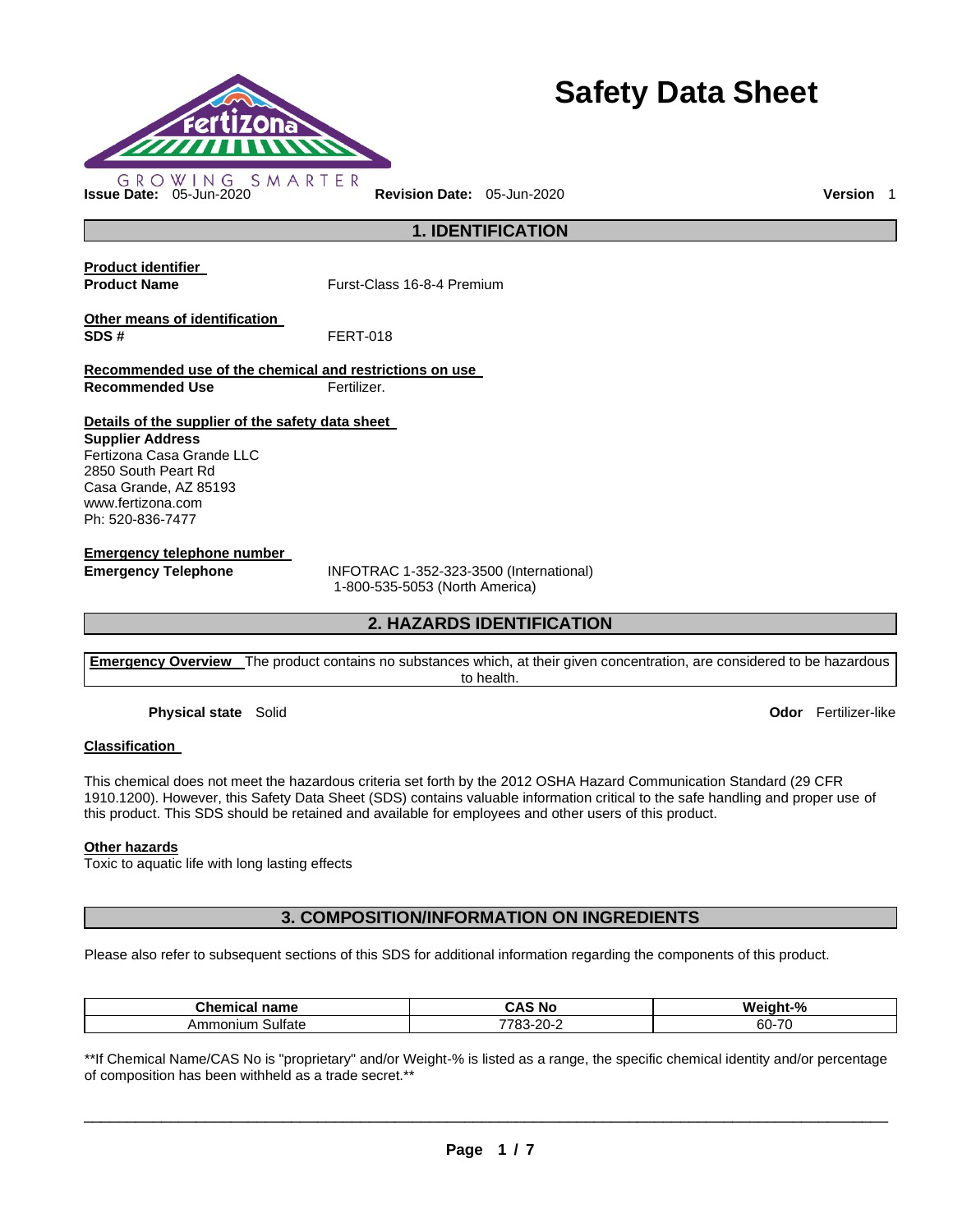# \_\_\_\_\_\_\_\_\_\_\_\_\_\_\_\_\_\_\_\_\_\_\_\_\_\_\_\_\_\_\_\_\_\_\_\_\_\_\_\_\_\_\_\_\_\_\_\_\_\_\_\_\_\_\_\_\_\_\_\_\_\_\_\_\_\_\_\_\_\_\_\_\_\_\_\_\_\_\_\_\_\_\_\_\_\_\_\_\_\_\_\_\_ **4. FIRST AID MEASURES**

## **Description of first aid measures**

| <b>General Advice</b>                                       | Provide this SDS to medical personnel for treatment.                                                                                                                                          |
|-------------------------------------------------------------|-----------------------------------------------------------------------------------------------------------------------------------------------------------------------------------------------|
| <b>Eye Contact</b>                                          | Rinse cautiously with water for several minutes. Remove contact lenses, if present and<br>easy to do. Continue rinsing. If eye irritation persists: Get medical advice/attention.             |
| <b>Skin Contact</b>                                         | Wash with plenty of water. Take off contaminated clothing. Wash contaminated clothing<br>before reuse. If skin irritation persists, call a physician.                                         |
| <b>Inhalation</b>                                           | Remove exposed individual(s) to fresh air for 20 minutes. Consult a physician/poison center<br>if individual's condition declines or if symptoms persist.                                     |
| Ingestion                                                   | Rinse mouth. Do NOT induce vomiting. Drink 1 or 2 glasses of water. Never give anything<br>by mouth to an unconscious person. Call a poison center or doctor/physician if you feel<br>unwell. |
| Most important symptoms and effects, both acute and delayed |                                                                                                                                                                                               |
| <b>Symptoms</b>                                             | May cause eye and skin irritation. May be harmful if swallowed.                                                                                                                               |
|                                                             | Indication of any immediate medical attention and special treatment needed                                                                                                                    |
| <b>Notes to Physician</b>                                   | Treat symptomatically.                                                                                                                                                                        |

# **5. FIRE-FIGHTING MEASURES**

# **Suitable Extinguishing Media**

Use extinguishing measures that are appropriate to local circumstances and the surrounding environment.

# **Unsuitable Extinguishing Media** Not determined.

#### **Specific Hazards Arising from the Chemical**

Product is not flammable.

## **Protective equipment and precautions for firefighters**

As in any fire, wear self-contained breathing apparatus pressure-demand, MSHA/NIOSH (approved or equivalent) and full protective gear.

# **6. ACCIDENTAL RELEASE MEASURES**

## **Personal precautions, protective equipment and emergency procedures**

| <b>Personal Precautions</b>                          | Wear protective clothing as described in Section 8 of this safety data sheet. Ventilate area<br>of leak or spill.                                         |  |  |
|------------------------------------------------------|-----------------------------------------------------------------------------------------------------------------------------------------------------------|--|--|
| <b>Environmental precautions</b>                     |                                                                                                                                                           |  |  |
| <b>Environmental precautions</b>                     | Do not allow into any sewer, on the ground or into any body of water. See Section 12 for<br>additional Ecological Information.                            |  |  |
| Methods and material for containment and cleaning up |                                                                                                                                                           |  |  |
| <b>Methods for Containment</b>                       | Prevent further leakage or spillage if safe to do so.                                                                                                     |  |  |
| <b>Methods for Clean-Up</b>                          | Avoid creating dust. Reclaim where possible. Sweep up and shovel into suitable containers<br>for disposal. For waste disposal, see section 13 of the SDS. |  |  |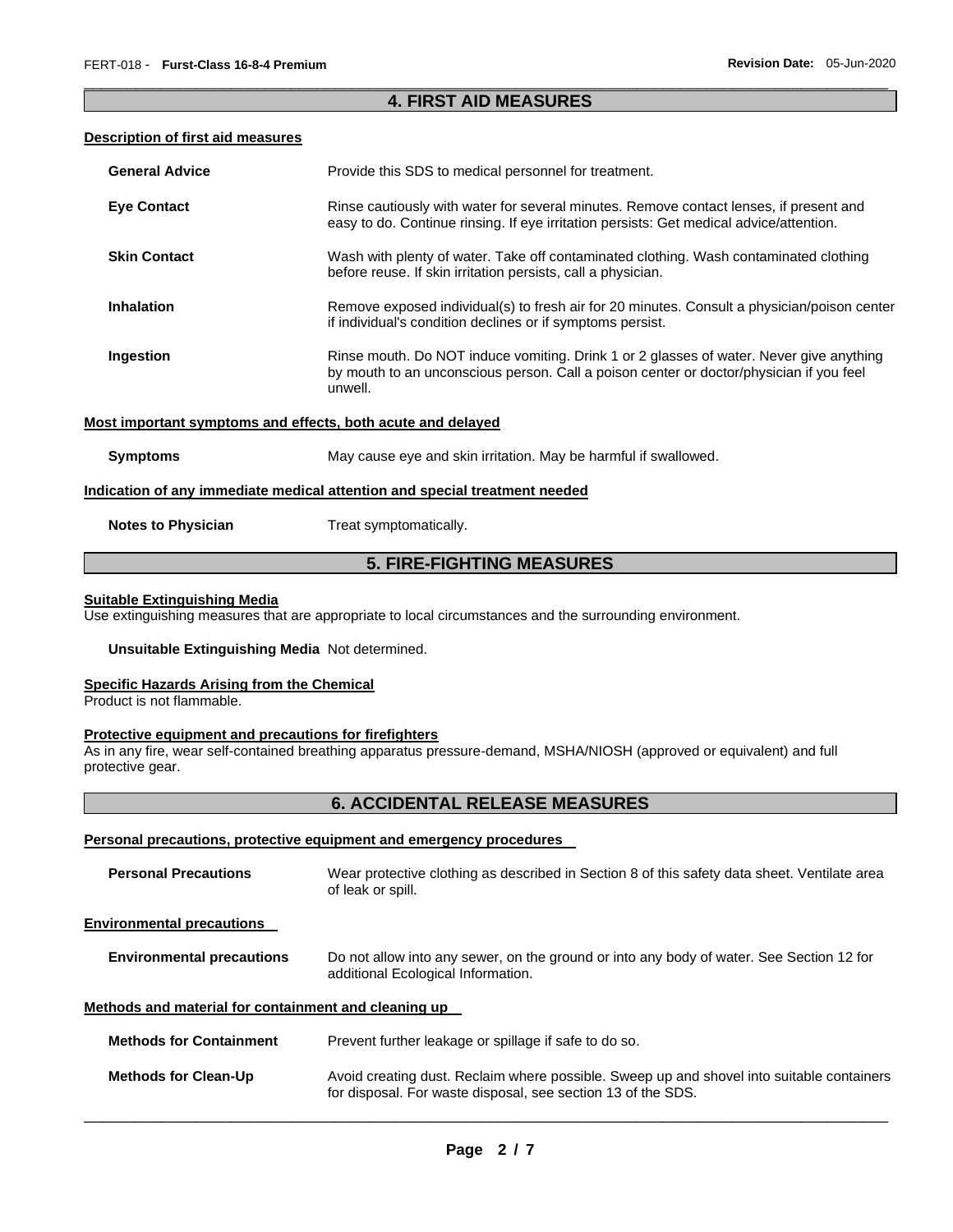# \_\_\_\_\_\_\_\_\_\_\_\_\_\_\_\_\_\_\_\_\_\_\_\_\_\_\_\_\_\_\_\_\_\_\_\_\_\_\_\_\_\_\_\_\_\_\_\_\_\_\_\_\_\_\_\_\_\_\_\_\_\_\_\_\_\_\_\_\_\_\_\_\_\_\_\_\_\_\_\_\_\_\_\_\_\_\_\_\_\_\_\_\_ **7. HANDLING AND STORAGE**

#### **Precautions for safe handling**

**Advice on Safe Handling** Avoid generation of dust. Wear eye/face protection. Wear protective gloves/protective clothing. Do not eat, drink or smoke when using this product. Use personal protection recommended in Section 8. Wash face, hands and any exposed skin thoroughly after handling. Avoid breathing dusts. Use only in well ventilated areas. Observe precautions found on the label.

## **Conditions for safe storage, including any incompatibilities**

| <b>Storage Conditions</b> | Keep containers tightly closed in a dry, cool and well-ventilated place. |  |
|---------------------------|--------------------------------------------------------------------------|--|
|                           |                                                                          |  |

**Incompatible Materials Strong oxidizing agents. Strong acids. Strong bases.** 

# **8. EXPOSURE CONTROLS/PERSONAL PROTECTION**

| <b>Exposure Guidelines</b> | This product, as supplied, does not contain any hazardous materials with occupational |
|----------------------------|---------------------------------------------------------------------------------------|
|                            | exposure limits established by the region specific regulatory bodies                  |

# **Appropriate engineering controls**

| <b>Engineering Controls</b>     | Maintain eye wash fountain and quick-drench facilities in work area.                                                                                                                                                                                                                                                                  |
|---------------------------------|---------------------------------------------------------------------------------------------------------------------------------------------------------------------------------------------------------------------------------------------------------------------------------------------------------------------------------------|
|                                 | Individual protection measures, such as personal protective equipment                                                                                                                                                                                                                                                                 |
| <b>Eve/Face Protection</b>      | Safety glasses as a minimum for protection. Refer to 29 CFR 1910.133 for eye and face<br>protection regulations.                                                                                                                                                                                                                      |
| <b>Skin and Body Protection</b> | Wear protective gloves and protective clothing. Refer to 29 CFR 1910.138 for appropriate<br>skin and body protection.                                                                                                                                                                                                                 |
| <b>Respiratory Protection</b>   | If necessary, wear a MSHA/NIOSH-approved respirator. Refer to 29 CFR 1910.134 for<br>respiratory protection requirements.                                                                                                                                                                                                             |
|                                 | <b>General Hygiene Considerations</b> Avoid contact with skin, eyes and clothing. After handling this product, wash hands before<br>eating, drinking, or smoking. If contact occurs, remove contaminated clothing. If needed,<br>take first aid action shown on section 4 of this SDS. Launder contaminated clothing before<br>reuse. |

# **9. PHYSICAL AND CHEMICAL PROPERTIES**

# **Information on basic physical and chemical properties**

| <b>Physical state</b>            | Solid          |                            |                 |
|----------------------------------|----------------|----------------------------|-----------------|
| Appearance                       | Not determined | Odor                       | Fertilizer-like |
| Color                            | Not determined | <b>Odor Threshold</b>      | Not determine   |
| <b>Property</b>                  | <b>Values</b>  | <b>Remarks</b><br>• Method |                 |
| рH                               | Not determined |                            |                 |
| Melting point / freezing point   | Not determined |                            |                 |
| Boiling point / boiling range    | Not determined |                            |                 |
| Flash point                      | Not determined |                            |                 |
| <b>Evaporation Rate</b>          | Not determined |                            |                 |
| Flammability (Solid, Gas)        | Not determined |                            |                 |
| <b>Flammability Limit in Air</b> |                |                            |                 |
| Upper flammability or explosive  | Not determined |                            |                 |

**Odor Threshold** Not determined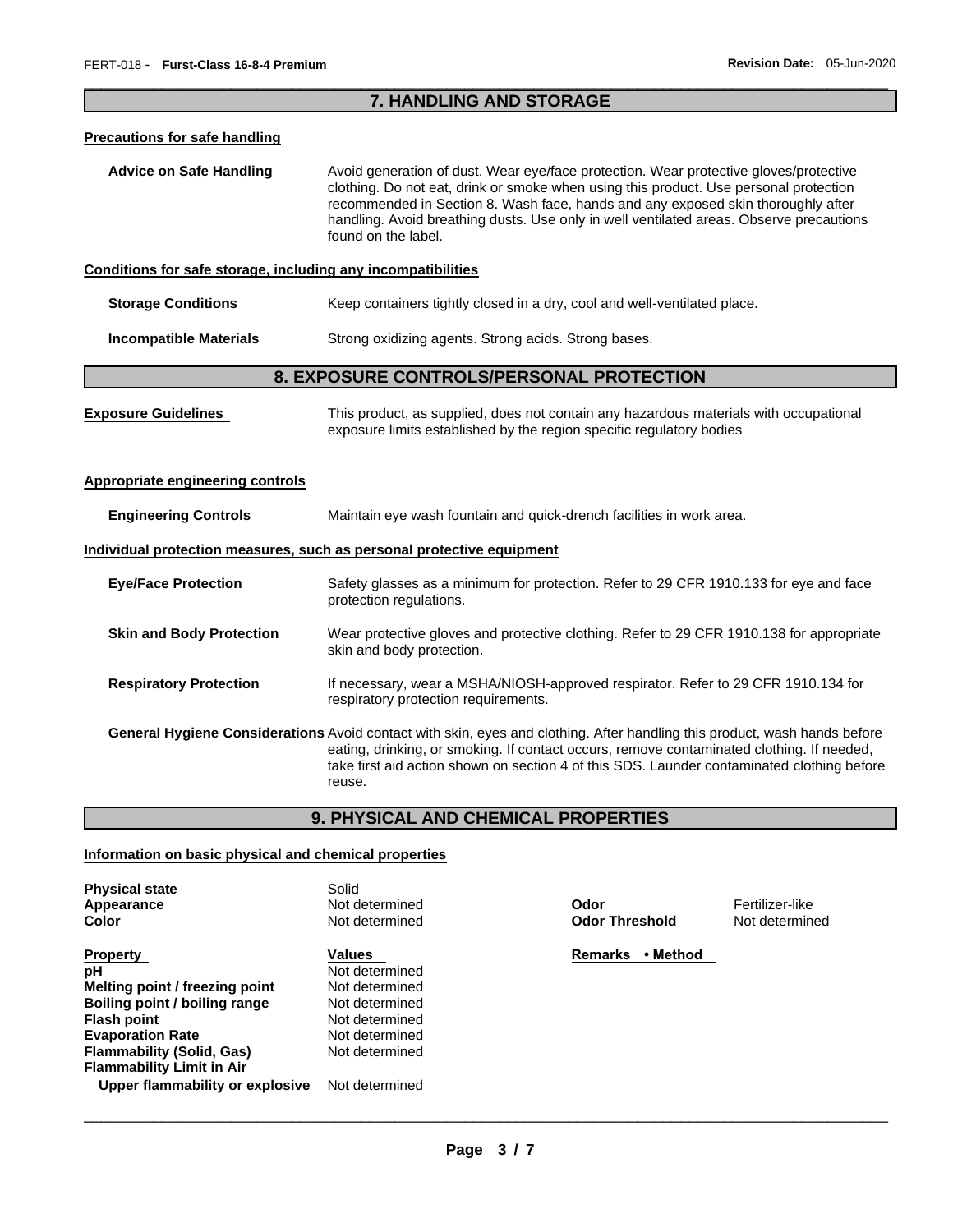| limits                           |                  |
|----------------------------------|------------------|
| Lower flammability or explosive  | Not determined   |
| limits                           |                  |
| <b>Vapor Pressure</b>            | Not determined   |
| Vapor Density                    | Not determined   |
| <b>Relative Density</b>          | Not determined   |
| <b>Water Solubility</b>          | Soluble in water |
| Solubility in other solvents     | Not determined   |
| <b>Partition Coefficient</b>     | Not determined   |
| <b>Autoignition temperature</b>  | Not determined   |
| <b>Decomposition temperature</b> | Not determined   |
| <b>Kinematic viscosity</b>       | Not determined   |
| <b>Dynamic Viscosity</b>         | Not determined   |
| <b>Explosive Properties</b>      | Not determined   |
| <b>Oxidizing Properties</b>      | Not determined   |

# **10. STABILITY AND REACTIVITY**

\_\_\_\_\_\_\_\_\_\_\_\_\_\_\_\_\_\_\_\_\_\_\_\_\_\_\_\_\_\_\_\_\_\_\_\_\_\_\_\_\_\_\_\_\_\_\_\_\_\_\_\_\_\_\_\_\_\_\_\_\_\_\_\_\_\_\_\_\_\_\_\_\_\_\_\_\_\_\_\_\_\_\_\_\_\_\_\_\_\_\_\_\_

#### **Reactivity**

**limits** 

Not reactive under normal conditions.

#### **Chemical stability**

Stable under recommended storage conditions.

# **Possibility of hazardous reactions**

None under normal processing.

# **Conditions to Avoid**

Keep out of reach of children. Avoid generation of dust.

#### **Incompatible materials**

Strong oxidizing agents. Strong acids. Strong bases.

# **Hazardous decomposition products**

None known based on information supplied.

# **11. TOXICOLOGICAL INFORMATION**

# **Information on likely routes of exposure**

| <b>Product Information</b> |                                                     |
|----------------------------|-----------------------------------------------------|
| <b>Eve Contact</b>         | May cause mechanical eye irritation.                |
| <b>Skin Contact</b>        | Prolonged contact may cause redness and irritation. |
| <b>Inhalation</b>          | May cause irritation if inhaled.                    |
| Ingestion                  | May be harmful if swallowed.                        |

# **Component Information**

| <b>Chemical name</b>                 | Oral LD50             | <b>Dermal LD50</b>       | <b>Inhalation LC50</b> |
|--------------------------------------|-----------------------|--------------------------|------------------------|
| Ammonium Sulfate<br>7783-20-2        | = 2840 mg/kg<br>(Rat) | $>$ 2000 mg/kg (Rat)     | $\sim$                 |
| Mono-ammonium Phosphate<br>7722-76-1 | (Rat)<br>= 5750 mg/kg | (Rabbit)<br>> 7940 mg/kg |                        |
| Potassium Chloride<br>7447-40-7      | Rat)<br>= 2600 mg/kg  |                          | -                      |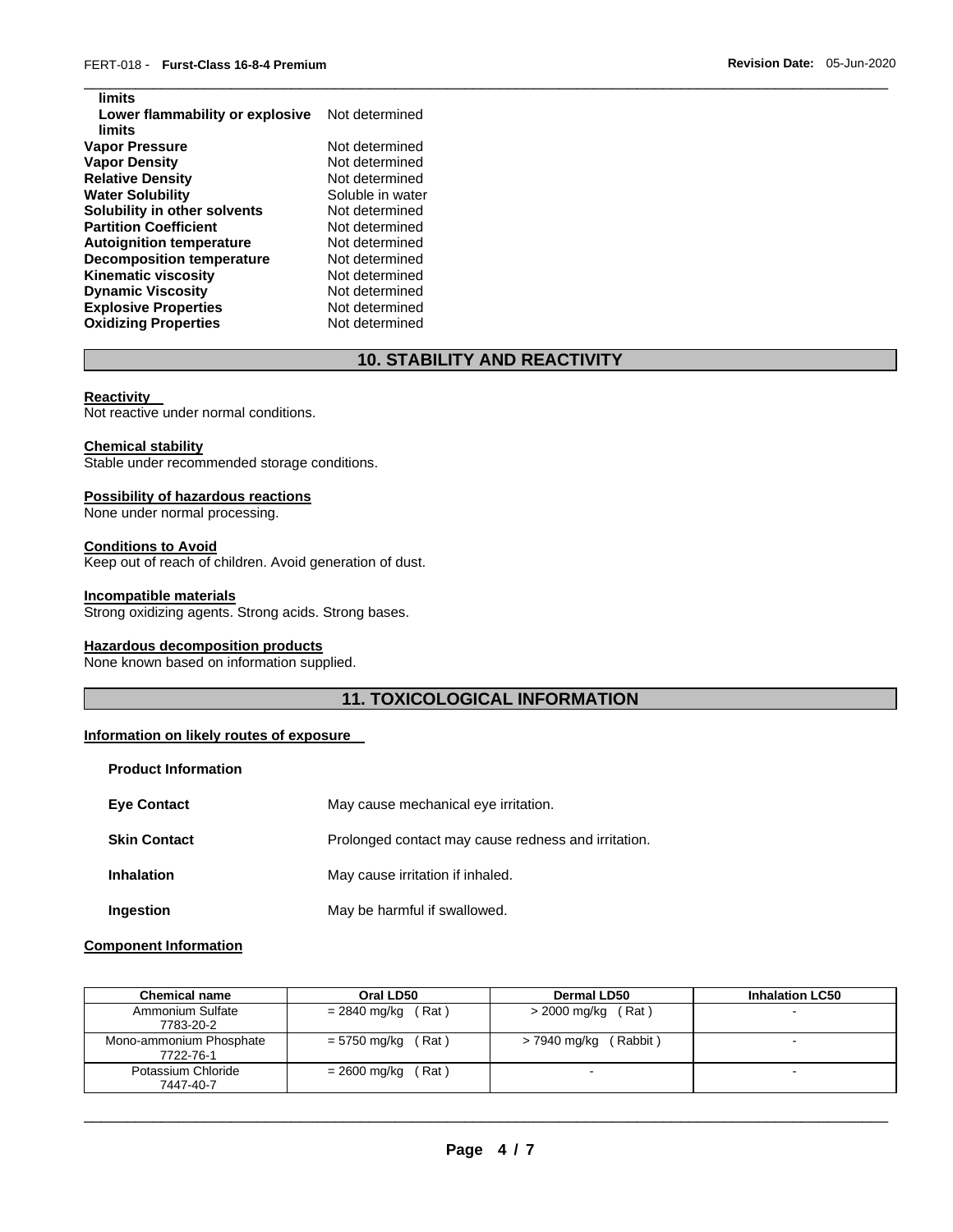| Urea              | , Rat<br>$= 847'$ |  |
|-------------------|-------------------|--|
| E749C<br>57 T.S-C |                   |  |

## **Symptoms related to the physical, chemical and toxicological characteristics**

**Symptoms** Please see section 4 of this SDS for symptoms.

#### **Delayed and immediate effects as well as chronic effects from short and long-term exposure**

**Carcinogenicity** Based on the information provided, this product does not contain any carcinogens or potential carcinogens as listed by OSHA, IARC or NTP.

#### **Numerical measures of toxicity**

# **The following values are calculated based on chapter 3.1 of the GHS document** .

**Oral LD50** 3,110.60 mg/kg

# **12. ECOLOGICAL INFORMATION**

#### **Ecotoxicity**

Toxic to aquatic life with long lasting effects.

#### **Component Information**

| <b>Chemical name</b>    | Algae/aquatic plants   | <b>Fish</b>                          | Crustacea                        |
|-------------------------|------------------------|--------------------------------------|----------------------------------|
| Ammonium Sulfate        |                        | 250: 96 h Brachydanio rerio mg/L     | 14: 48 h Daphnia magna mg/L LC50 |
| 7783-20-2               |                        | LC50 32.2 - 41.9: 96 h               | 423: 24 h Daphnia magna mg/L     |
|                         |                        | Oncorhynchus mykiss mg/L LC50        | EC50                             |
|                         |                        | flow-through 18: 96 h Cyprinus       |                                  |
|                         |                        | carpio mg/L LC50 123 - 128: 96 h     |                                  |
|                         |                        | Poecilia reticulata mg/L LC50        |                                  |
|                         |                        | semi-static 460 - 1000: 96 h         |                                  |
|                         |                        | Leuciscus idus mg/L LC50 static      |                                  |
|                         |                        | 420: 96 h Brachydanio rerio mg/L     |                                  |
|                         |                        | LC50 semi-static 480: 96 h           |                                  |
|                         |                        | Brachydanio rerio mg/L LC50          |                                  |
|                         |                        | flow-through 126: 96 h Poecilia      |                                  |
|                         |                        | reticulata mg/L LC50 5.2 - 8.2: 96 h |                                  |
|                         |                        | Oncorhynchus mykiss mg/L LC50        |                                  |
|                         |                        | static 100: 96 h Pimephales          |                                  |
|                         |                        | promelas mg/L LC50                   |                                  |
| Mono-ammonium Phosphate |                        | 85.9: 96 h Oncorhynchus mykiss       |                                  |
| 7722-76-1               |                        | mg/L LC50 static                     |                                  |
| Potassium Chloride      | 2500: 72 h Desmodesmus | 1060: 96 h Lepomis macrochirus       | 83: 48 h Daphnia magna mg/L      |
| 7447-40-7               | subspicatus mg/L EC50  | mg/L LC50 static 750 - 1020: 96 h    | EC50 Static 825: 48 h Daphnia    |
|                         |                        | Pimephales promelas mg/L LC50        | magna mg/L EC50                  |
|                         |                        | static                               |                                  |
| Urea                    |                        | 16200 - 18300: 96 h Poecilia         | 10000: 24 h Daphnia magna Straus |
| $57-13-6$               |                        | reticulata mg/L LC50                 | mg/L EC50 3910: 48 h Daphnia     |
|                         |                        |                                      | magna mg/L EC50 Static           |

## **Persistence/Degradability**

Not determined.

#### **Bioaccumulation**

There is no data for this product.

#### **Mobility**

| <b>Chemical name</b>          | $\overline{\phantom{a}}$<br>$\cdot$<br>coefficient<br>rtitior |
|-------------------------------|---------------------------------------------------------------|
| Ammonium Sulfate<br>7783-20-2 | ו. ט-                                                         |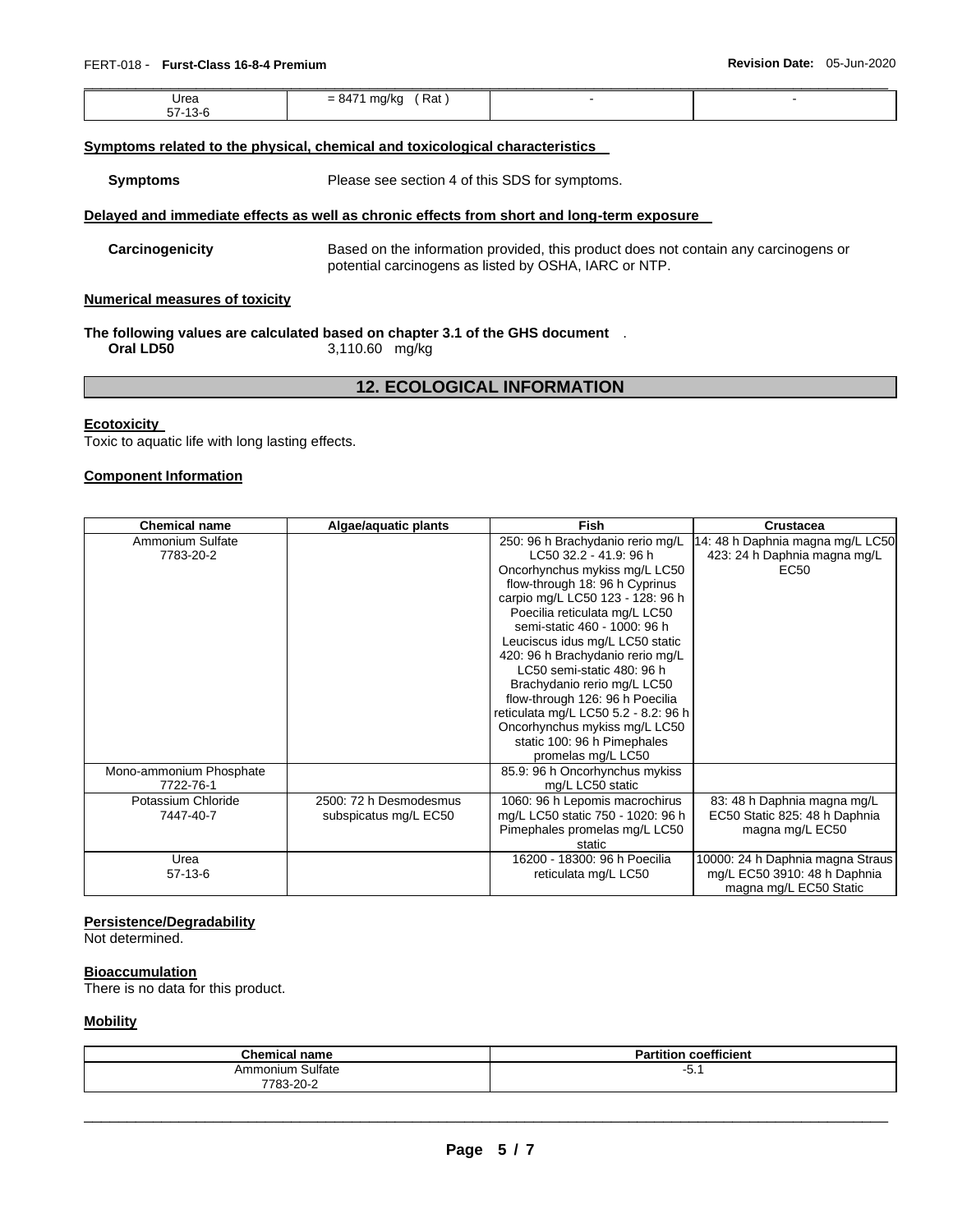## **Other Adverse Effects**

Not determined

# **13. DISPOSAL CONSIDERATIONS**

\_\_\_\_\_\_\_\_\_\_\_\_\_\_\_\_\_\_\_\_\_\_\_\_\_\_\_\_\_\_\_\_\_\_\_\_\_\_\_\_\_\_\_\_\_\_\_\_\_\_\_\_\_\_\_\_\_\_\_\_\_\_\_\_\_\_\_\_\_\_\_\_\_\_\_\_\_\_\_\_\_\_\_\_\_\_\_\_\_\_\_\_\_

#### **Waste Treatment Methods**

| <b>Disposal of Wastes</b>         | Disposal should be in accordance with applicable regional, national and local laws and<br>regulations.                         |  |  |  |  |
|-----------------------------------|--------------------------------------------------------------------------------------------------------------------------------|--|--|--|--|
| <b>Contaminated Packaging</b>     | Disposal should be in accordance with applicable regional, national and local laws and<br>regulations.                         |  |  |  |  |
| <b>14. TRANSPORT INFORMATION</b>  |                                                                                                                                |  |  |  |  |
| <b>Note</b>                       | Please see current shipping paper for most up to date shipping information, including<br>exemptions and special circumstances. |  |  |  |  |
| <b>DOT</b>                        | Not regulated                                                                                                                  |  |  |  |  |
| <b>IATA</b>                       | Not regulated                                                                                                                  |  |  |  |  |
| <b>IMDG</b>                       | Not regulated                                                                                                                  |  |  |  |  |
| <b>15. REGULATORY INFORMATION</b> |                                                                                                                                |  |  |  |  |

## **International Inventories**

| <b>Chemical name</b>     |   | <b>TSCA TSCA Inventory DSL/NDSL EINECS/ELI</b> |            | <b>ENCS</b> | <b>IECSC</b> | <b>KECL</b> | <b>PICCS</b> | <b>AICS</b> |
|--------------------------|---|------------------------------------------------|------------|-------------|--------------|-------------|--------------|-------------|
|                          |   | <b>Status</b>                                  | <b>NCS</b> |             |              |             |              |             |
| Ammonium Sulfate         |   | <b>ACTIVE</b>                                  |            |             |              |             |              |             |
| Mono-ammonium Phosphatel |   | <b>ACTIVE</b>                                  |            |             |              |             |              |             |
| Iron saccharate          |   |                                                |            |             |              |             |              |             |
| Potassium Chloride       |   | <b>ACTIVE</b>                                  |            |             |              |             |              |             |
| Urea                     | ⌒ | <b>ACTIVE</b>                                  |            |             |              |             |              |             |

#### **Legend:**

*TSCA - United States Toxic Substances Control Act Section 8(b) Inventory* 

*DSL/NDSL - Canadian Domestic Substances List/Non-Domestic Substances List* 

*EINECS/ELINCS - European Inventory of Existing Chemical Substances/European List of Notified Chemical Substances* 

*ENCS - Japan Existing and New Chemical Substances* 

*IECSC - China Inventory of Existing Chemical Substances* 

*KECL - Korean Existing and Evaluated Chemical Substances* 

*PICCS - Philippines Inventory of Chemicals and Chemical Substances* 

*AICS - Australian Inventory of Chemical Substances* 

# **US Federal Regulations**

## **CERCLA**

This material, as supplied, does not contain any substances regulated as hazardous substances under the Comprehensive Environmental Response Compensation and Liability Act (CERCLA) (40 CFR 302) or the Superfund Amendments and Reauthorization Act (SARA) (40 CFR 355).